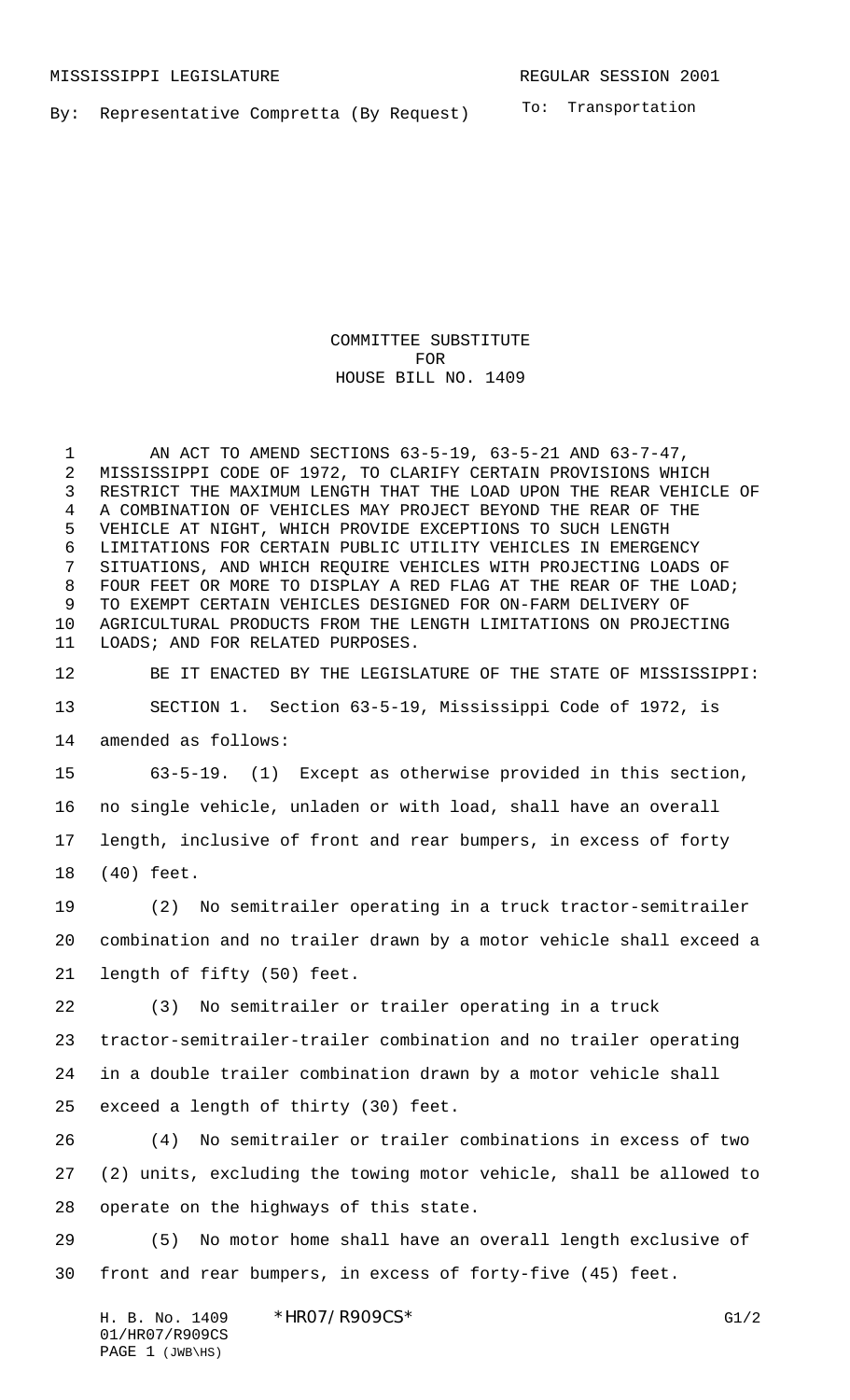(6) The load upon the rear vehicle of a combination of vehicles transporting forest or agricultural products in their natural state shall not project more than twenty-eight (28) feet beyond the rear axle of the vehicle except in the special circumstance hereinafter prescribed. If such products project more than twenty-eight (28) feet beyond the rear axle and, due to the end use for which they are intended (such as tall utility poles or light poles or the like), such products cannot be shortened without rendering them useless for the finished product for which they have been cut, then such special circumstance may be considered good cause for the obtaining of a permit which shall be procured pursuant to Section 63-5-51 before vehicles 43 transporting such products may operate. Except as otherwise provided in Section 63-5-21, any vehicle transporting projecting loads as described in this subsection that extend four (4) feet or more beyond the rear or body of the vehicle shall operate only during daylight hours, and the load on vehicles designed to transport forestry products shall be secured by at least two (2) chains, two (2) wire ropes, or two (2) nylon straps, one (1) positioned behind the front bolster and one (1) in front of the back bolster.

 (7) Except as otherwise provided in Section 63-5-21, the rear projecting load of any vehicle operating during the period described under Section 63-7-11 may not extend four (4) feet or more beyond the rear or body of the vehicle.

H. B. No. 1409 \*HR07/R909CS\* (8) The length limitations on projecting loads prescribed in this section do not apply to a single vehicle or the rear vehicle of a combination of vehicles designed for on-farm delivery and unloading of any agricultural product, in its natural or manufactured form, which is fitted with an auger or similar unloading device permanently affixed to the vehicle that extends 62 no more than eight (8) feet horizontally beyond the rear or body of the vehicle provided that no portion of such device which